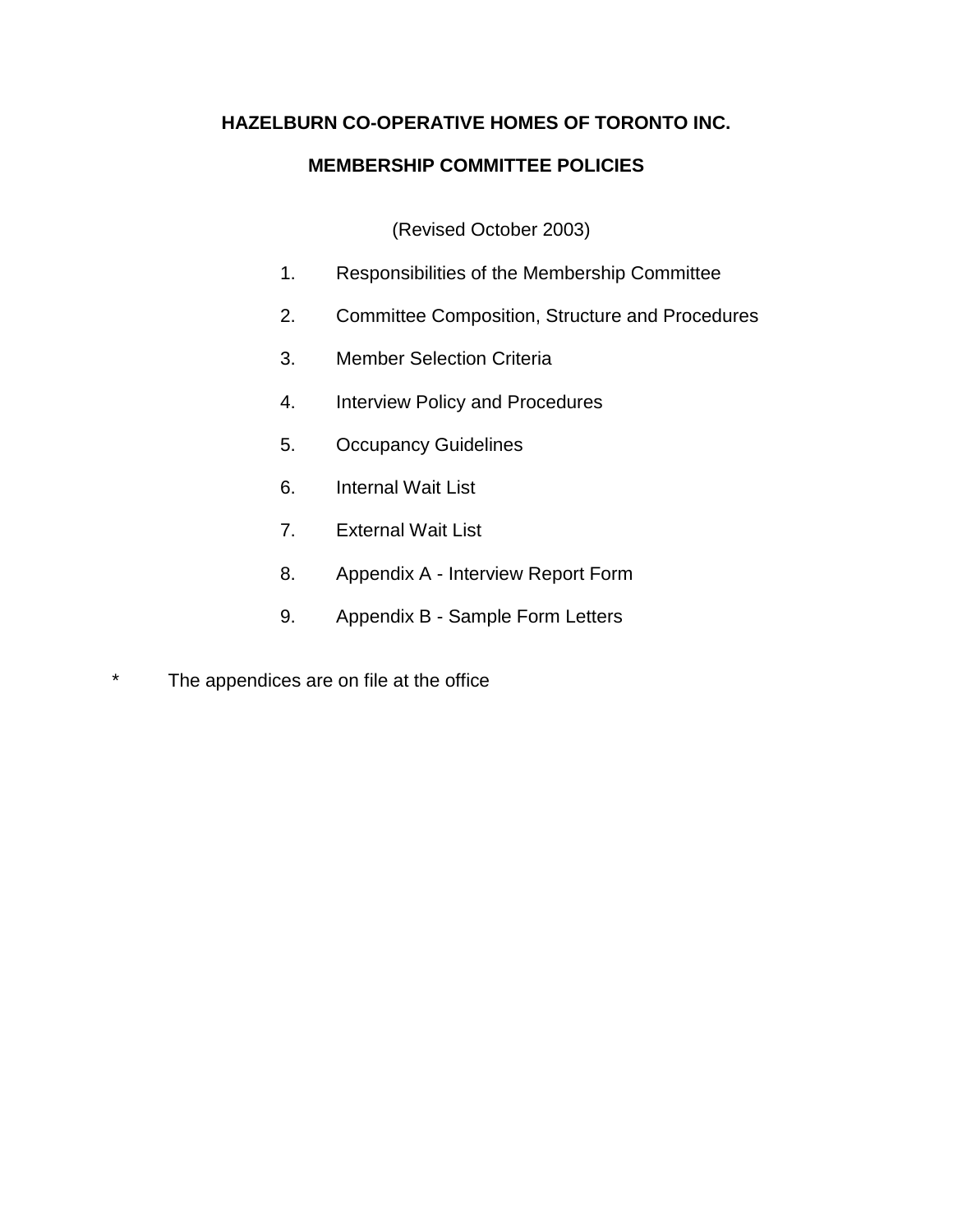# **CONTENTS**

### **RESPONSIBILITIES OF THE MEMBERSHIP COMMITTEE**

- 1. Selection of Members
- 2. Policy Development
- 3. Education of New Committee Members

## **COMMITTEE COMPOSITION, STRUCTURE AND PROCEDURES**

- 1. Size
- 2. Quorum
- 3. Chairperson and Secretary
- 4. Membership on the Committee
- 5. Liaison with the Board and Other Committees
- 6. Agenda
- 7. Decisions
- 8. Frequency of Meeting
- 9. Confidentiality
- 10. Pipeda
- 11. Policy Discussion

## **MEMBER SELECTION CRITERIA**

- 1. Use of the Criteria
- 2. Definition of the Criteria

# **APPLICATION AND INTERVIEW POLICY AND PROCEDURES**

- 1. Information Meetings and Applications
- 2. Interview Team
- 3. The Interview
- 4. The Committee's Decision
- 5. Communicating the Co-operative's Decision
- 6. The Appeal Process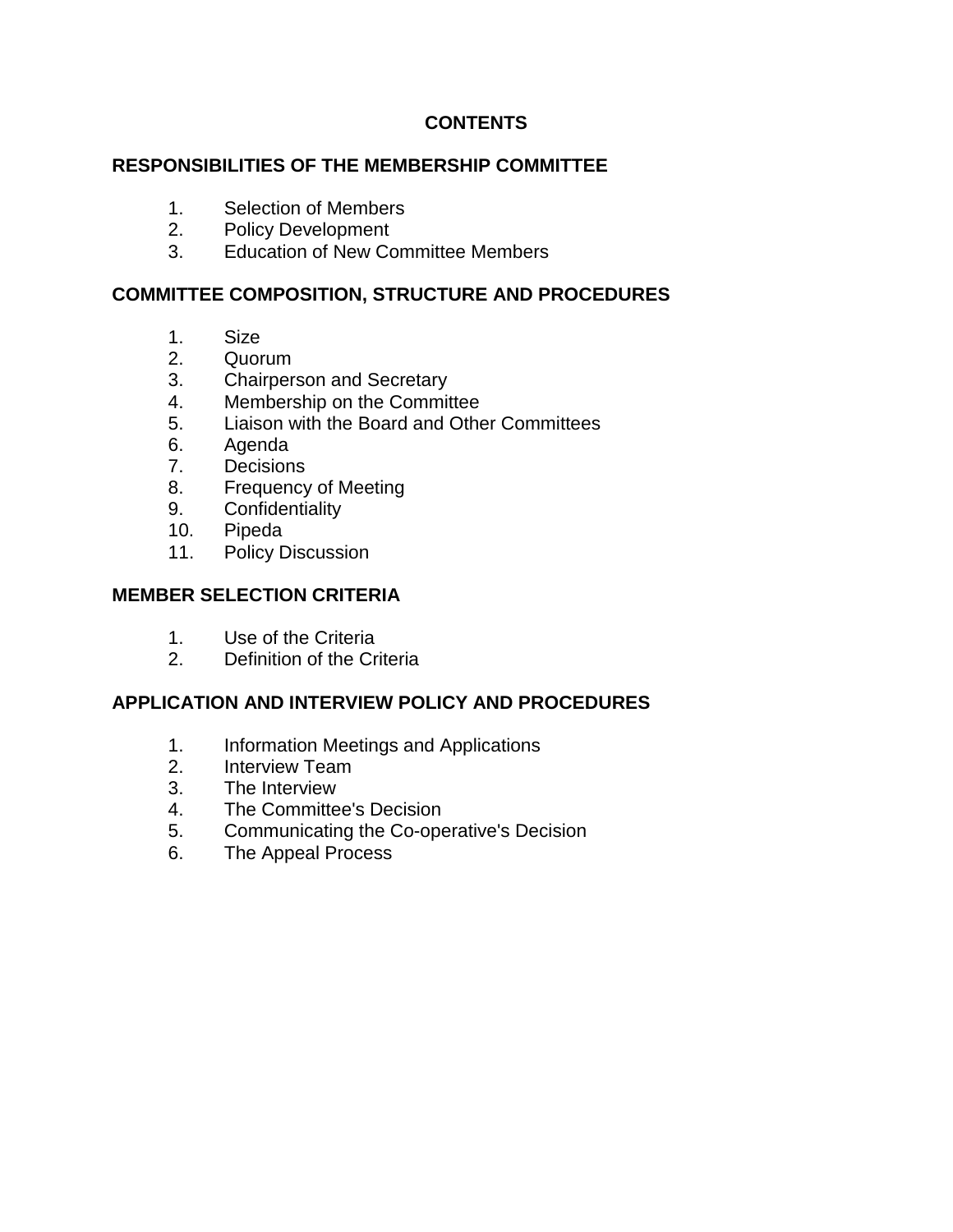## **OCCUPANCY GUIDELINES**

- 1. Person-Per-Bedroom Criteria
- 2. Long Term Visitors
- 3. Sublets
- 4. Non-members Living at HAZELBURN

### **INTERNAL WAIT LIST**

- 1. Composition and Priority of Internal List
- 2. Eligibility of Members<br>3. Relocation of Part of a
- Relocation of Part of a Household
- 4. Priority for Relocation
- 5. Trading Units
- 6. Turning down a Unit
- 7. Accepting an Offer

# **EXTERNAL WAIT LIST**

- 1. Composition<br>2. Applicants Fr
- Applicants From Out of Town
- 3. Establishing the Wait List
- 4. Maintaining the Waiting List
- 5. Priority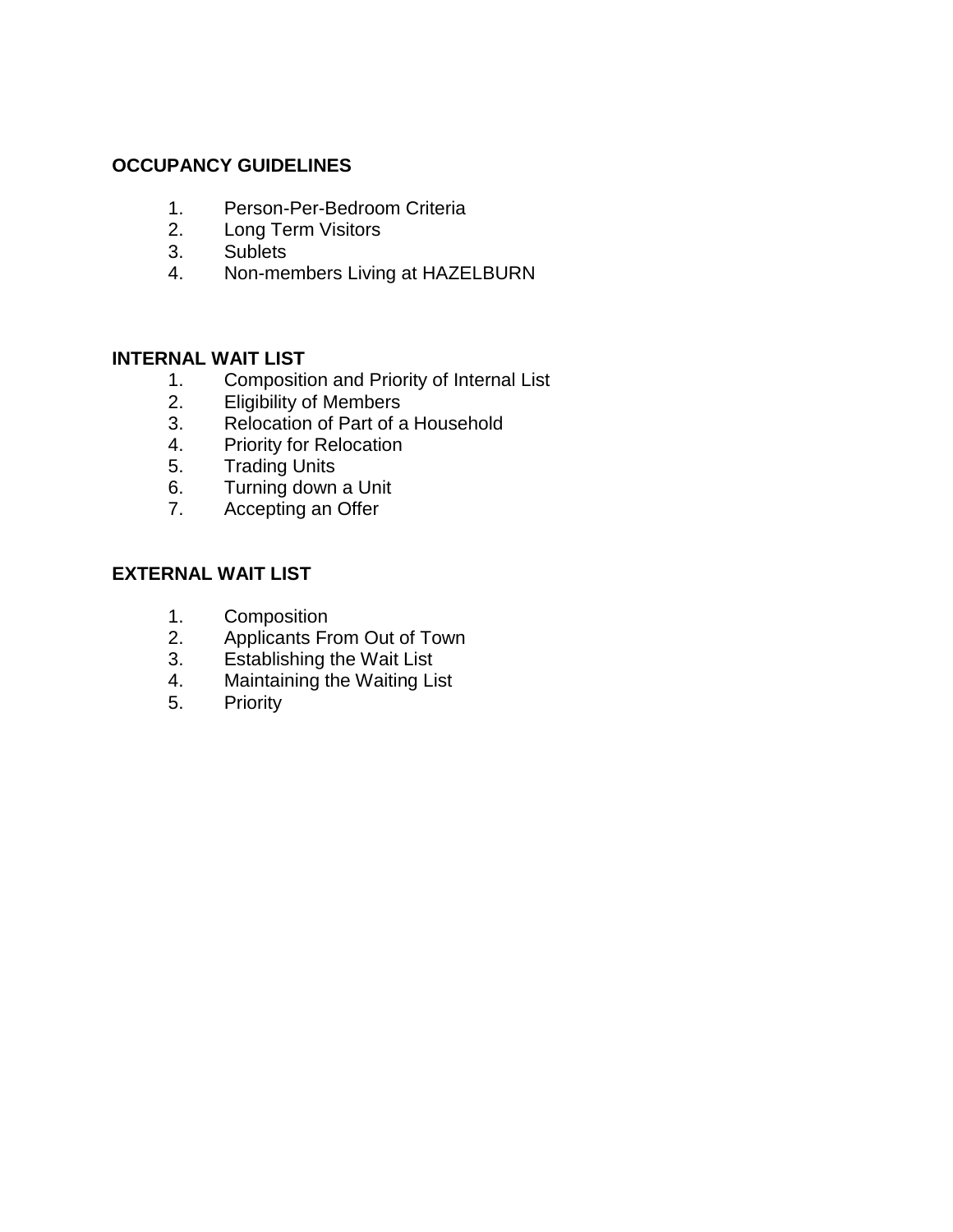# **RESPONSIBILITIES OF THE MEMBERSHIP COMMITTEE**

### 1. **Selection of Members**

Filling vacant Co-op units by:

- a) Receiving applications for membership; and
- b) Interviewing applicants; and
- c) Making recommendations to the Board of Directors on the acceptance of New members; and
- d) Recruiting prospective members

## 2. **Policy Development**

Development policy associated with:

- a) Members selection, committee structure and procedures,
- Interview policy, members selection criteria and unit allocation policy; and
- b) Occupancy of Co-op units by members and their visitors.

## 3. **Education of New Committee Members**

Educating new committee members in Membership Committee policy and Procedures.

# **COMMITTEE COMPOSITION, STRUCTURE AND PROCEDURES**

1. **Size**

The committee shall have a minimum of five (5) members.

# 2. **Quorum**

Quorum shall consist of a minimum of four (4) members to any meeting posted publically.

### **3. Chairperson and Secretary**

The committee will select a chairperson and a secretary from among its members annually. The chairperson will set agendas, call regular meetings and preside at meetings. The secretary will record the minutes of each meeting and distribute copies of the minutes to the committee members and the Manager within seven (7) days of a meeting.

# **4. Membership on the Committee**

Eligibility: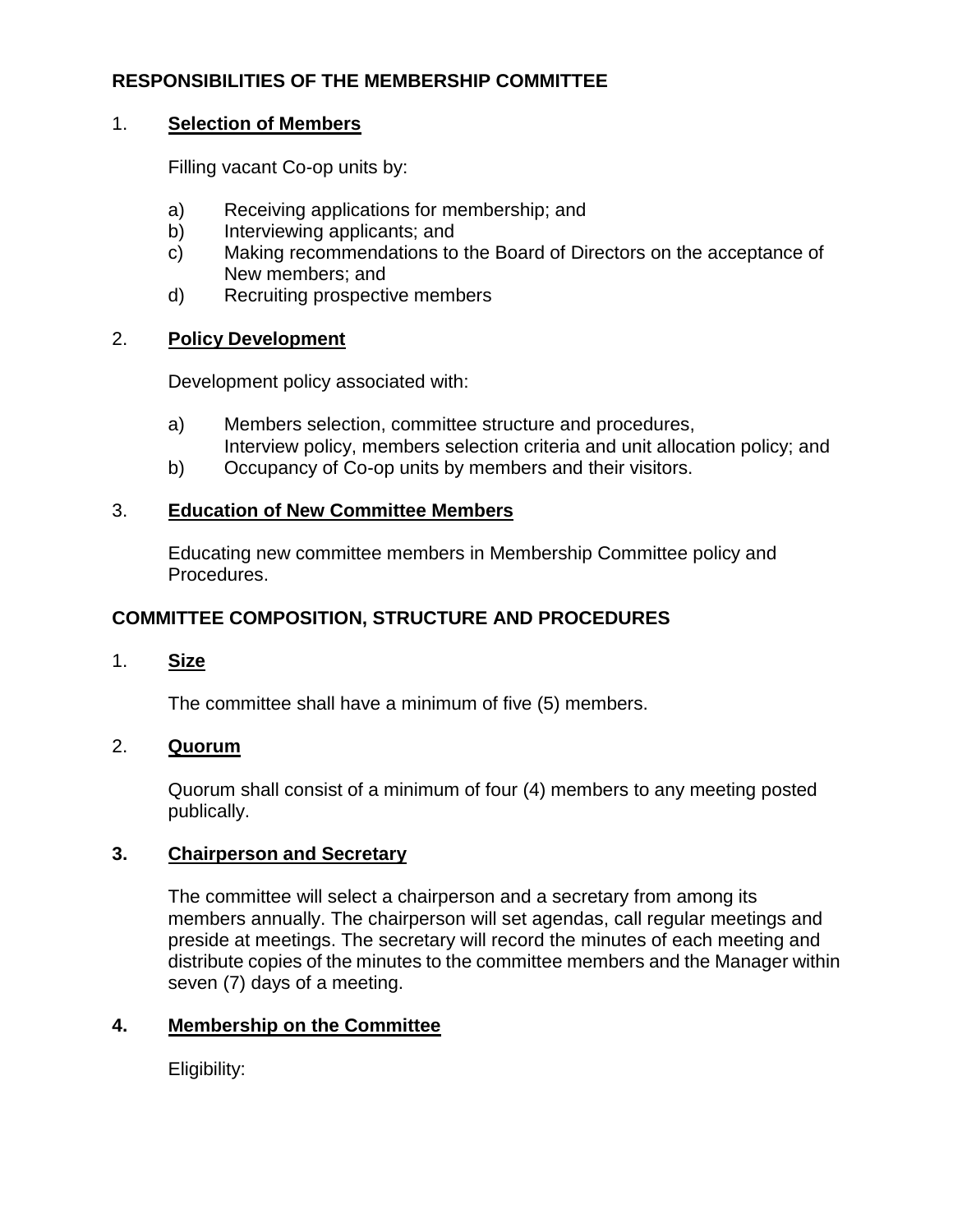a) Membership is open to all members of the Co-op willing to undertake the responsibilities of the committee. Membership on the committee will be acknowledged in the minutes.

## Attendance:

b) Any member who misses three (3) consecutive meetings (or four (4) meetings over a six-month period) may be removed from the committee. Members unable to attend a meeting are expected to pass on their regrets to the chairperson. Such regrets will be indicated in the minutes.

Confidentiality:

c) Any member who breaches the confidentiality of committee business shall be removed from the committee. (See 9. - Confidentiality)

# **5**. **Liaison with the Board and Other Committees**

The Board's Liaison:

a) A member of the Board will be appointed by the Board to report on all relevant committee business (e.g. recommendation on applications, policy proposals, status reports).

Liaison to Other Committees:

b) The committee may appoint liaisons with other committees as the need arises.

### **6. Agenda**

Each committee meeting will start with the approval of an agenda. The chairperson is responsible for insuring that the regular of refereed items of business are placed on the agenda.

### **7. Decisions**

On Applications:

a) All recommendations on applications must be decided by a majority vote on a motion moved by one of the committee members who had done the interviewing and seconded by any other committee member.

Conflict of Interests:

b) Committee members who are related to or are friends of applicants, must declare their interest and must absent themselves from the committee's discussion of that application, and must abstain from the committee's vote.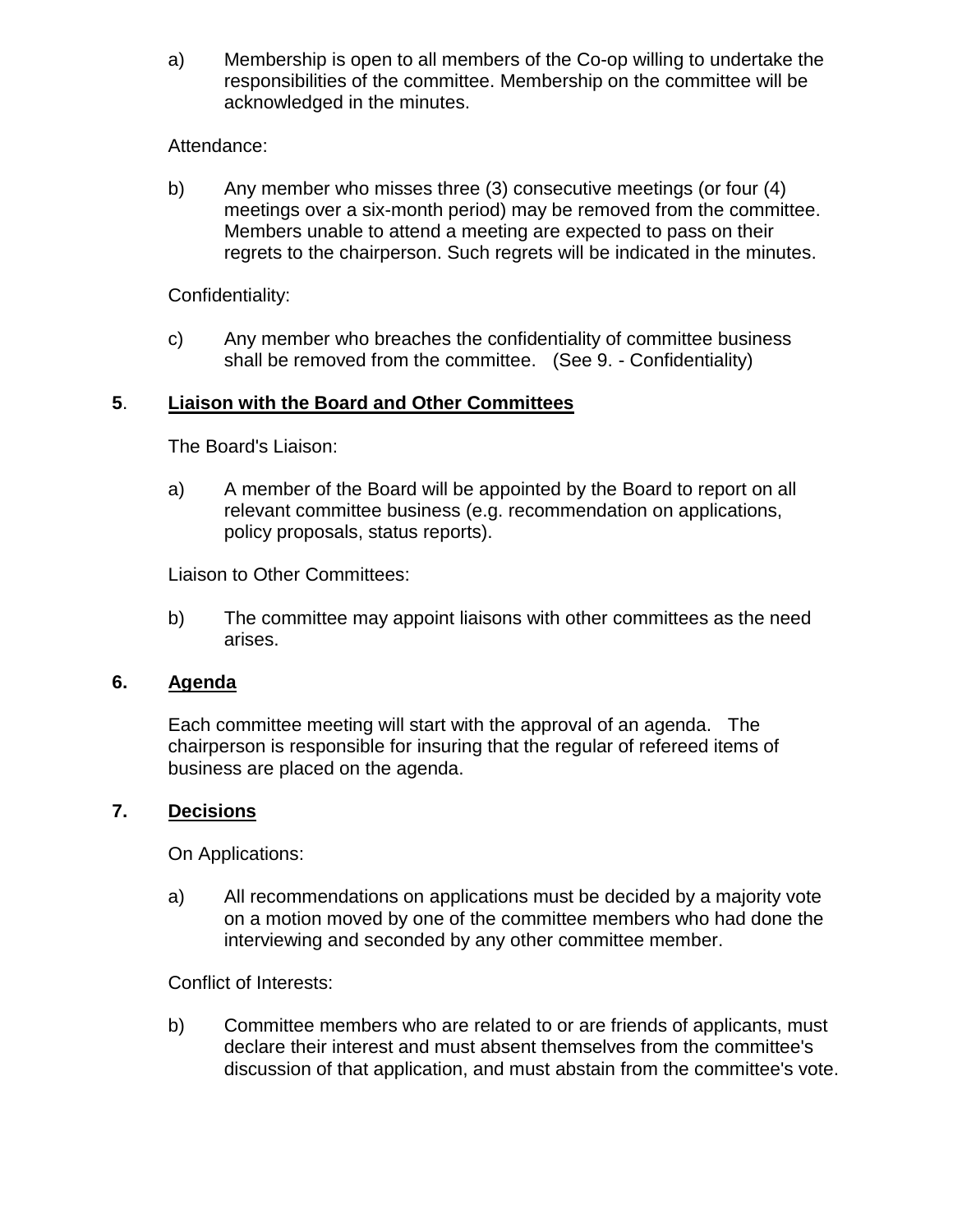On Policy:

c) All major policy changes must be approved by a majority vote of the committee on a motion duly moved and seconded as well as being presented to the Board of Directors and Membership for approval.

Routine:

d) Only routine decisions may be made by consensus.

## **8. Frequency of Meeting**

Regular Meetings:

a) The committee will meet at least once every two (2) months. Meetings will normally be set at the end of each meeting and recorded in the minutes.

Emergency Meetings:

b) Emergency Meetings may be called by any two committee members, provided forty-eight (48) hours notice is given to all committee members, in person, in writing or by telephone. Such notice shall indicate the purpose of the meeting.

### **9. Confidentiality**

All information provided by applicants and members as well as the details of any committee discussion of interviews or applications shall be disclosed only to the committee or the Board or the manager as and ex-officio member of the Board. Such information should only be used in conducting the committee's or the Board's proper business. Any breach of confidentiality is sufficient cause for removal from the committee and must be referred to the Board for a final decision. The committee may make a recommendation or may remain neutral in such cases.

### **10. PIPEDA**

All personal information obtained from applicants through the application member selection process shall be gathered, used and disclosed in compliance with the Personal Information Protection and Electronic Documents Act (PIPEDA) and its principles.

### **11. Policy Discussion**

All discussion of policy must be open to the general membership.

### **MEMBER SELECTION CRITERIA**

### **1. Use of the Criteria**

The member selection criteria are to be used by the Membership Committee when assessing applicants' suitability for membership in Hazelburn. The committee shall make every effort to apply the criteria equally to all applicants.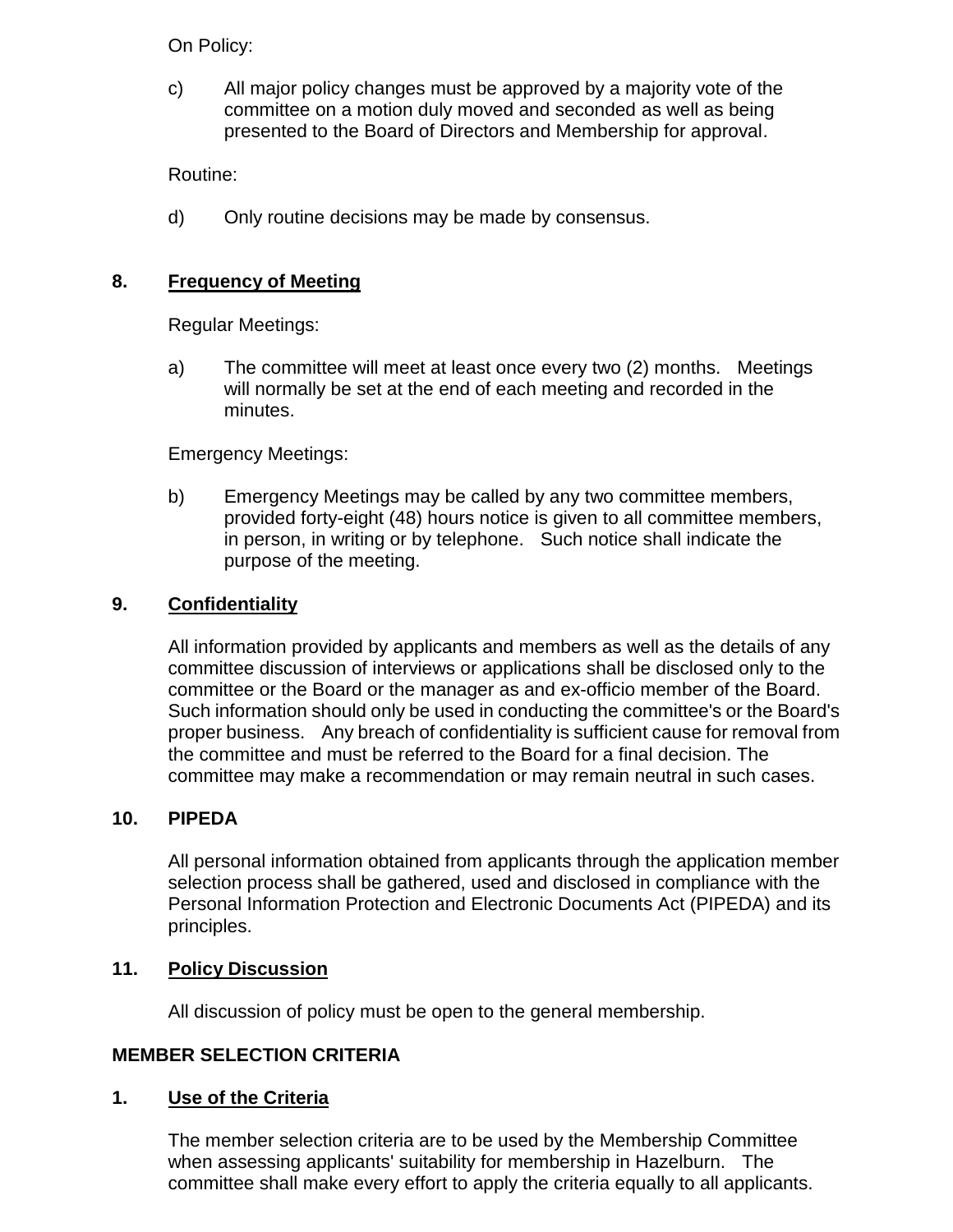In addition to these criteria, the committee shall follow the principles set out in the Ontario Human Rights legislation.

## **2. Definition of the Criteria**

The Membership Committee is seeking members with the following qualities:

- a) Interest in and enthusiasm for the Co-operative; and
- b) willingness and ability to participate in co-operative activities; and
- **c)** desire to make a long-term commitment to the Co-op; and
- d) positive attitude of living in a community with people from a variety of social, economic and cultural backgrounds; and
- e) demonstrated financial stability and responsibility; and
- f) income that meets the requirements of the Co-op. An applicant will not be considered for occupancy if he or she would be paying more than 40% of his or her gross income on shelter costs (i.e. housing and utility costs), unless the Co-op can subsidize the applicant on a geared-toincome basis. The committee will carefully review the rent history, assets and debt load of any applicant who would be paying between 35% and 40% of their gross income on shelter costs, before recommending them for membership. There is no maximum on an applicant's income; and
- g) Likelihood of being a good resident and a good neighbour who will maintain his or her unit in good condition and will respect the rights of others.

# **APPLICATION AND INTERVIEW POLICY AND PROCEDURES**

### 1. **Meetings and Applications**

a) All applicants must attend an interview meeting.

Submitting an Application:

b) A completed application for membership, including membership fee and income verification, must be received before the applicant will be considered.

Credit Checks and References:

c) A credit check will be made and a landlord reference obtained prior to the interview.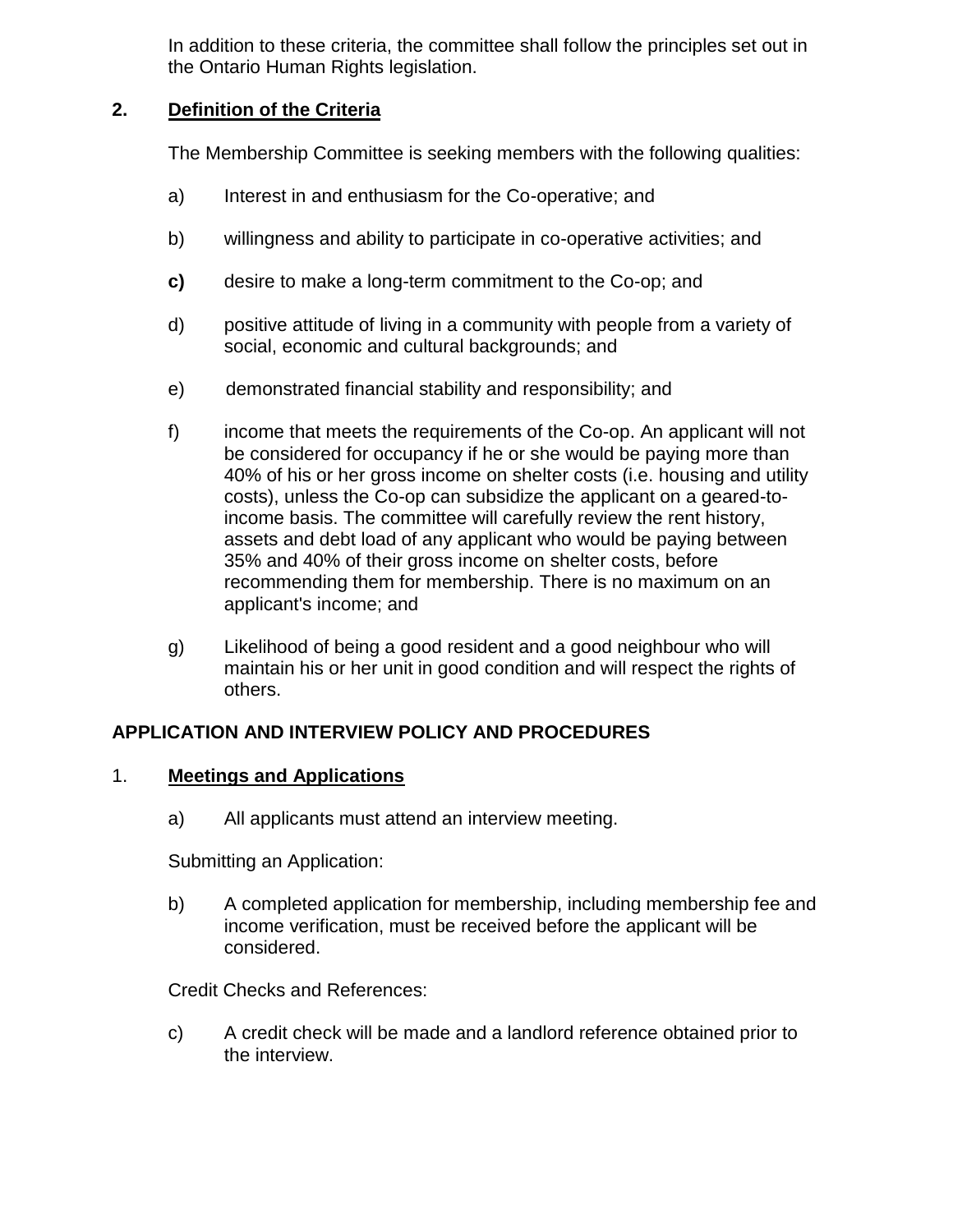### 2. **Interview Teams**

Size and Composition:

a) Every interview must be conducted by a minimum of two (2) unrelated committee members.

Eligibility of Members:

b) Committee members must not interview relatives, friends or business associates.

### 3. **The Interview**

Preparation:

a) The co-op must have the application, income verification, and the results of credit and reference checks before the interview. The co-op staff should ensure that the applicant's income meets the Co-op's requirements, and that the unit size requested appropriate for the household's size as outlined in the Occupancy Guidelines. If they are not, the interviewers should be prepared to discuss the Co-op's policy with the applicants.

Attendance:

b) All members of the household, age 18 years or over must attend an interview.

Justifying Bad Credit/References:

c) The co-op's staff will give the applicant an opportunity to explain anything on a credit report or reference check which may be harmful to the applicant.

Re-interviewing an Applicant:

d) If an applicant is to be re-interviewed, she or he may be asked to clarify specified situations which led to the first interviewer's inability to reach a decision.

Reporting to the Committee:

e) The interviewers must report on the interview to the full committee on the form found in Appendix A.

# 4. **The Committee's Decision**

The Committee's Decision:

a) A committee decision must be reached by a majority vote. This decision must be communicated to staff and to the Board of Directors, not to the applicant or any other interested party.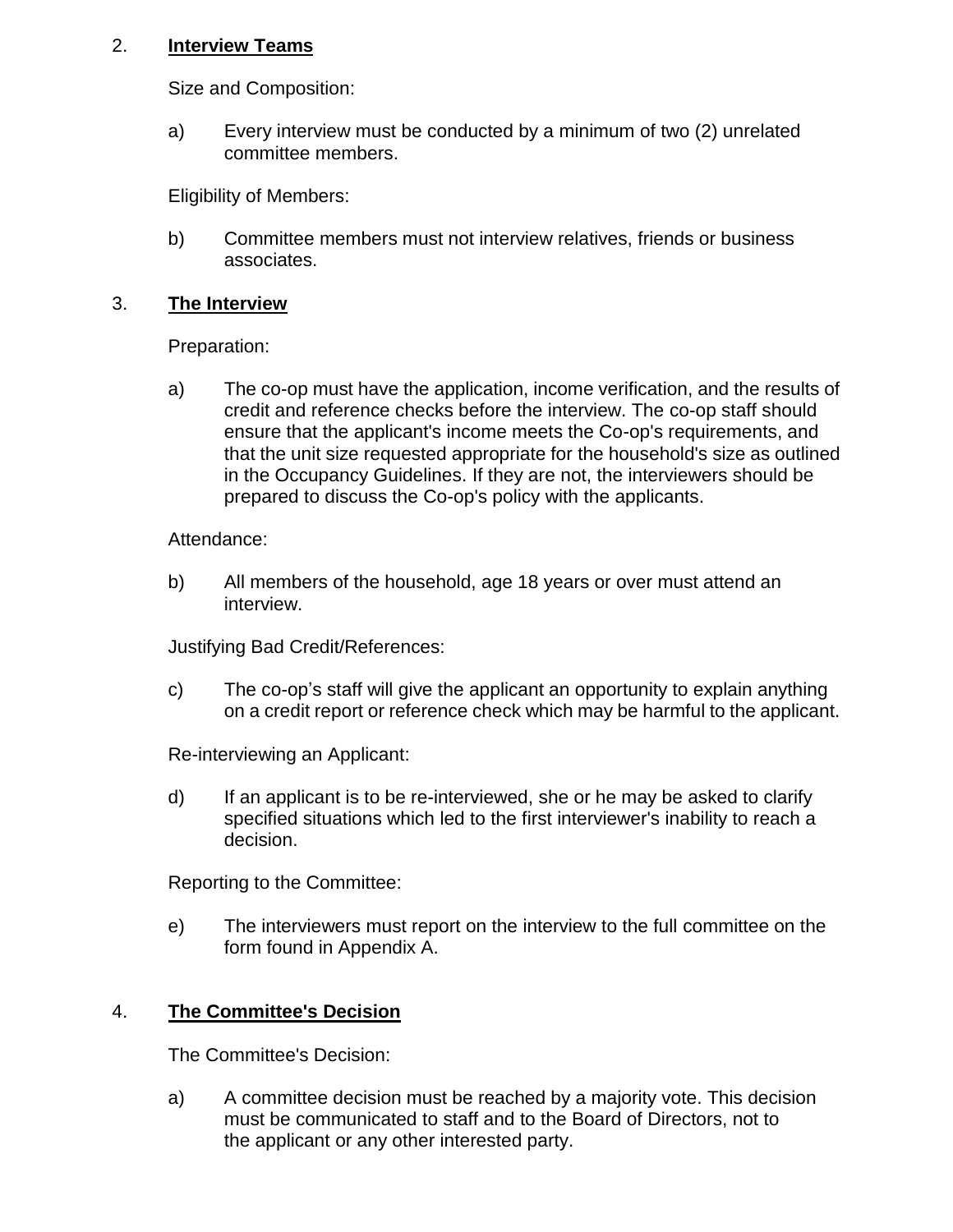Motion to Accept/Reject an Applicant:

b) The interview team will begin its interview report to the full committee with one interviewer making a motion and another committee member seconding it. Such a motion may recommend acceptance, rejection or re-interviewing.

Motion to Re-interview:

c) A motion to re-interview should be made only when the two (2) interviewers cannot agree on a recommendation and more information or a third opinion is necessary.

Rejection of a Motion:

d) If the recommendation of the interviewers is not accepted by a majority of the full committee, any committee member may move another recommendation. However, the interviewers' recommendation to reject cannot be replaced by the committee's deciding to accept, but by a decision to re-interview.

# **5. Approval of Applicants for Membership**

The Membership Committee shall advise the Board of Directors whether the Membership Committee has recommended approval or rejection of an applicant for Membership in the Co-op.

In the event that the Co-op will suffer vacancy loss if an available unit is not filled, the Board of Directors may consider an applicant for membership on the recommendation of the two members of the Membership Committee who interviewed the applicant.

### *6.* **Communicating the Co-operative's Decision**

Communicating the Decision:

a) The decision of the Co-op, should be given to the applicant as soon as possible.

The Appeal Process:

b) Rejected applicants must be informed in writing of the process to follow if they wish to appeal the Co-op's decision.

Re-applying:

c) A rejected applicant may re-apply for membership at the Co-op after a period of one (1) year.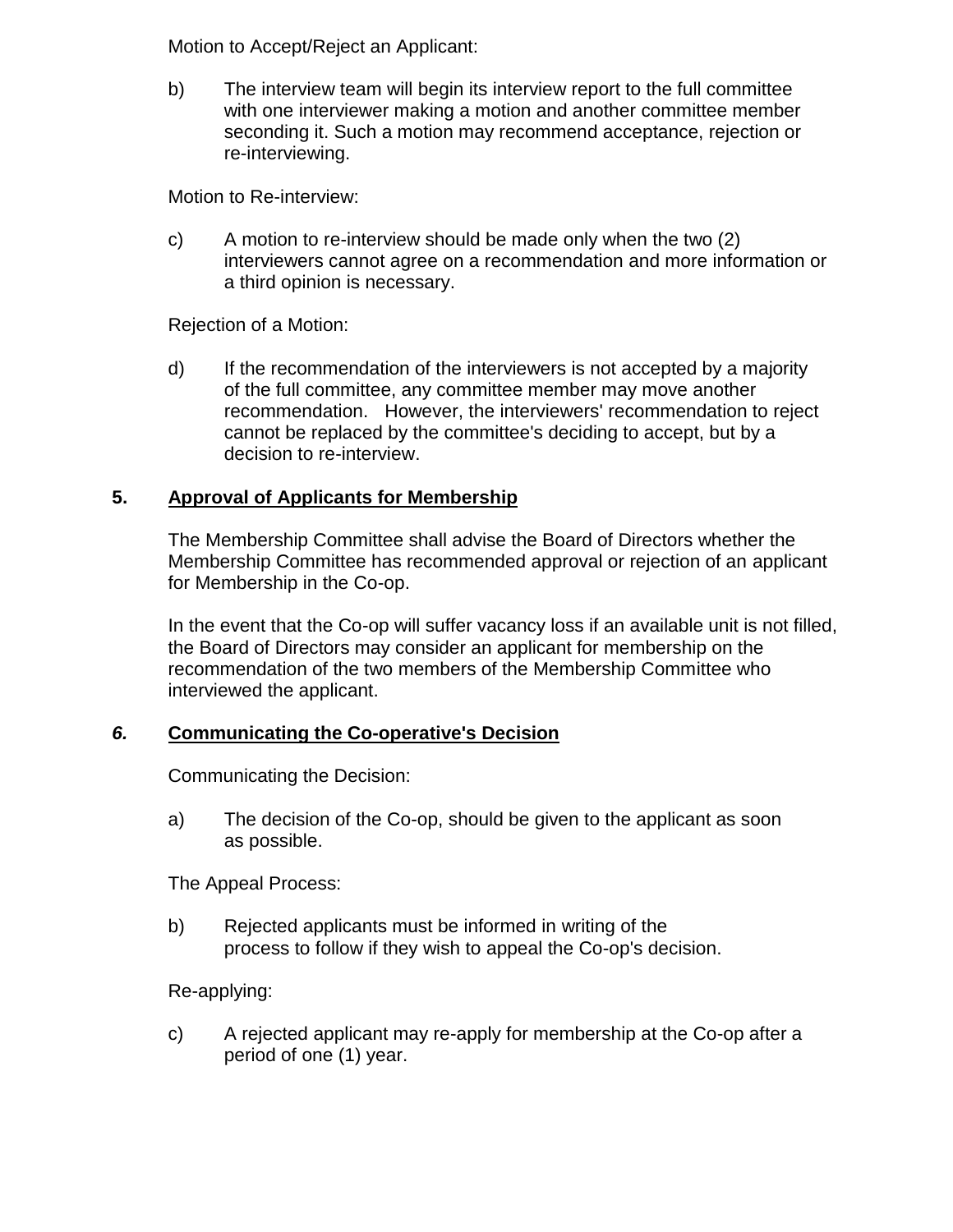### **7. The Appeal Process**

Format and Deadline:

a) A request for a re-examination must be in writing and must be mailed or delivered to the Co-op's office within thirty (30) days of the date of the letter of rejection.

Applicability:

b) Appeals will not be heard from applicants who have been rejected for the objective reasons outlined in the member selection criteria (for example, insufficient income), unless there is some provision in the criteria for exceptions.

The Co-op is under no obligation to give reasons, but in the event that an obligation, if felt, the applicant may be advised that she or he does not meet the selection criteria.

Deadline for Hearing the Appeal:

c) Appeals of rejections must be heard within thirty (30) days of receipt of the written request for an appeal.

Format of the Hearing:

d) Re-examinations will take the form of a second interview to be conducted by two (2) persons, one of whom must be from the Membership Committee and one from the Board of Directors. None of the original interviewers may hear a re-examination.

Decision on the Appeal:

e) The re-examination interviewers will report directly to the Board of Directors, whose decision will be final.

Communicating the Decision:

f) The final decision of the Co-op will be communicated in writing to the applicant.

### **OCCUPANCY GUIDELINES**

### 1. **Persons-Per-Bedroom Criteria**

The following restrictions will normally apply to the allocation of units, notwithstanding any restrictions that may apply to subsidy recipients:

Two Bedrooms - 1 to 5 occupants Three Bedrooms - 2 to 7 occupants

If the household size changes and the persons-per-bedroom criteria are no longer being met, the Co-op reserves the right to require the household to move to an appropriate sized unit. In such cases, the members will be placed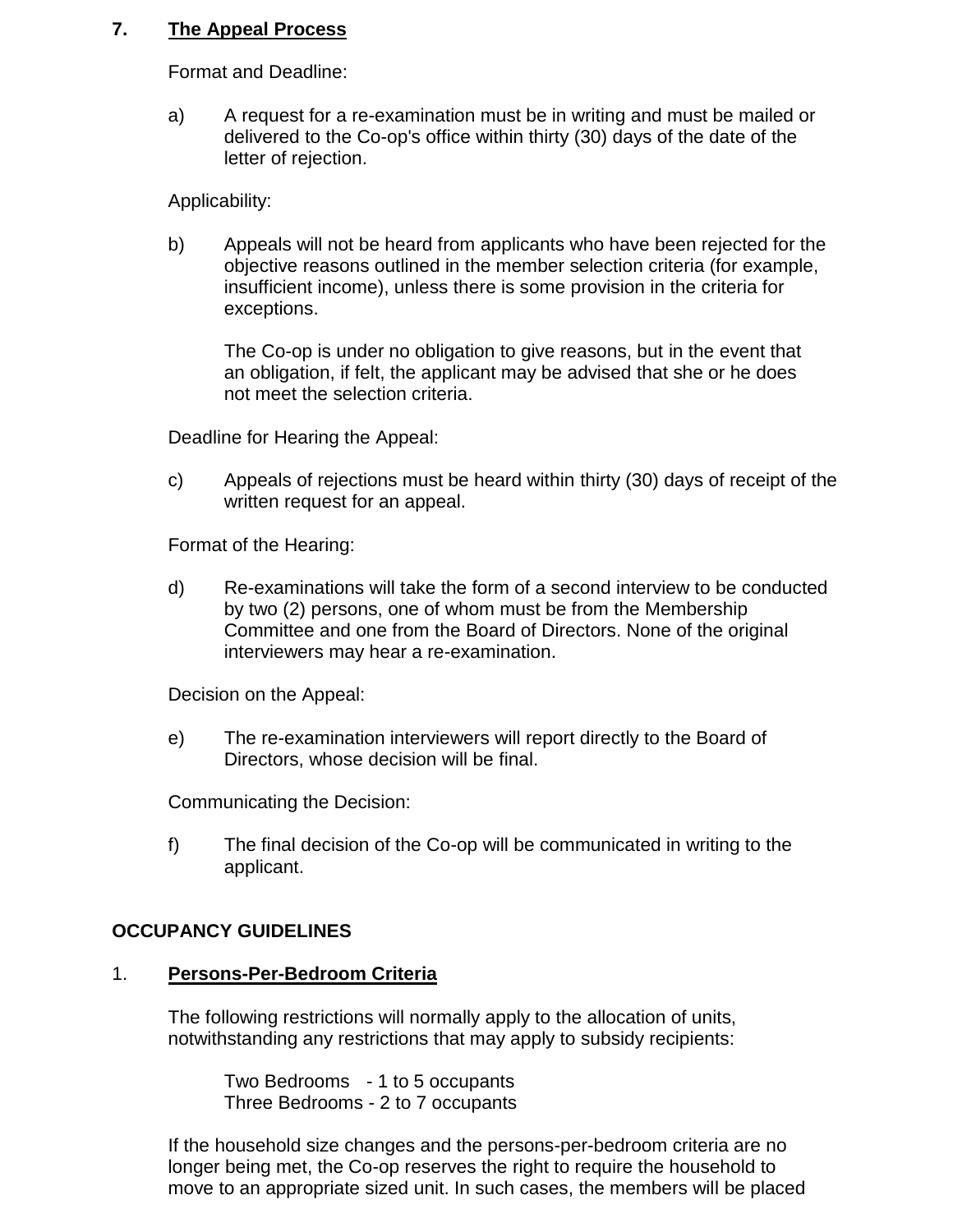at the top of the internal wait list.

## 2. **Long Term Visitors**

Visitors who visit for sojourns of two (2) weeks up to three (3) months must be registered with the office. Members are responsible for their guests. Visitors of members, who remain in the Co-op longer than three (3) months, must apply for membership.

### 3. **Sublets**

### **Sublets are not allowed.**

### 4. **Non-members Living at Hazelburn**

The Co-op explicitly forbids non-members from residing at Hazelburn, with the exception of occupants under the age of eighteen (18), and other long-term visitors defined under the occupancy guidelines.

The members will be in breach of the Co-op Occupancy Agreement by allowing non-members to reside in their own unit.

### **INTERNAL WAIT LIST**

### 1. **Composition and Priority of Internal List**

An internal wait list will consist of members who wish to move to another unit. The internal wail list will, in all cases, have priority over the external wait list.

### 2. **Eligibility of Members**

Applicability:

a) Members may apply to relocate to any size or type of unit for which they qualify according to the Co-op's Occupancy Guidelines. Members may specify in their request that they wish to relocate to a particular type of unit (floor plan), or to a particular area of the Co-op.

Format of Request:

b) All requests to relocate must be submitted in writing to the Co-op office.

Time of Residence:

c) Members must live in a unit for a minimum of one (1) year before they can apply to move to another unit and, following an internal move, must live in the unit for a minimum of two (2) years before they can apply for subsequent internal moves.

This requirement may be waived if:

i) members are under or over housed in their present unit, or qualify for another size unit because of a change in household size, according to the Occupancy Guidelines; or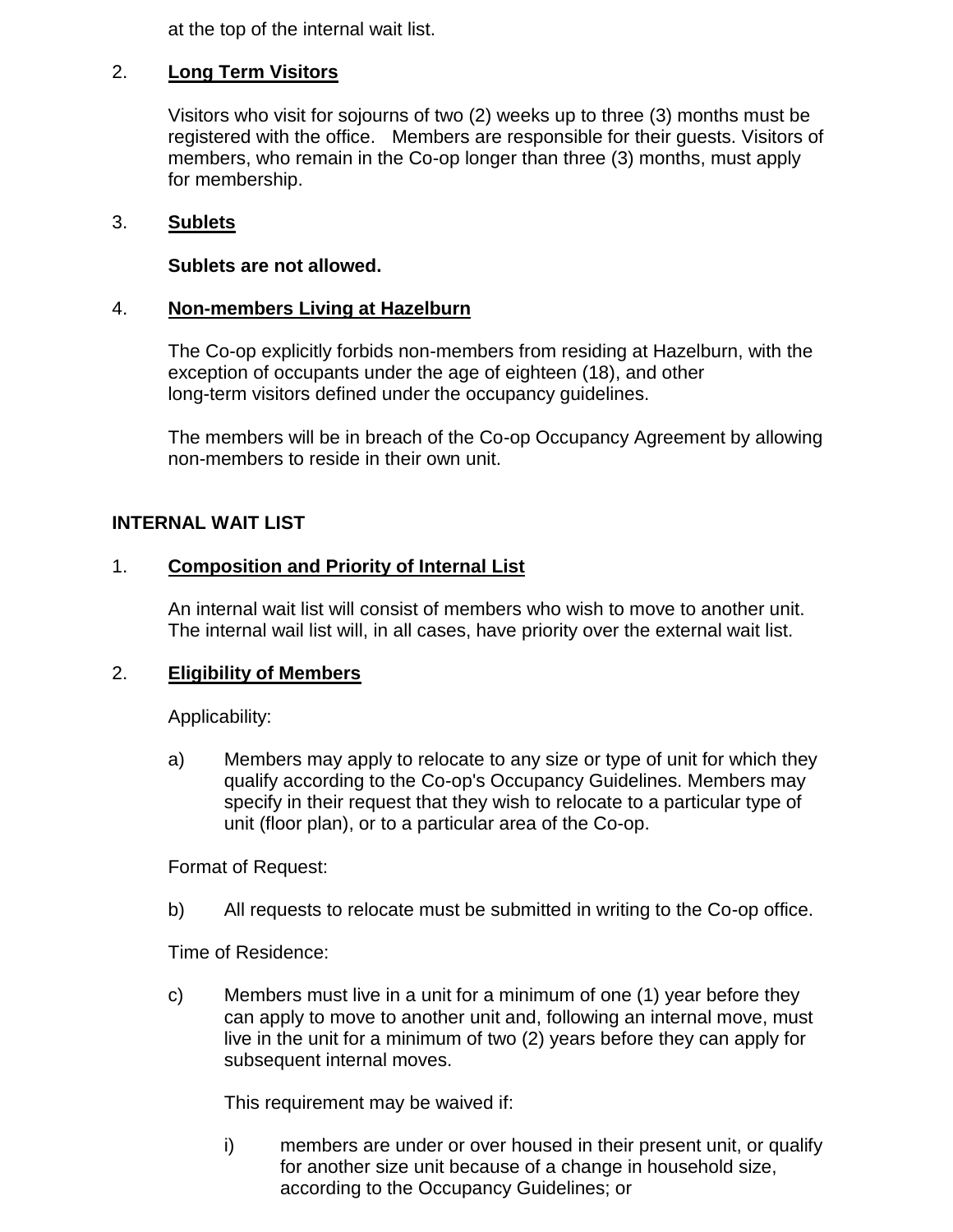- ii) members need to move to a less expensive unit for financial reasons; or
- iii) members apply to move to a unit modified for the disabled; or
- iv) any other special need is recognized by the Board.
- d) Members who are in breach of their Occupancy Agreement are not eligible to relocate within the Co-op. Grounds for refusing a request to relocate include, but are not limited to:
	- i) arrears, where no repayment agreement has been made with the Co-op; or
	- ii) failure to fulfill participation requirements; or
	- iii) failure to maintain their unit in accordance with the Maintenance Policy.

**Note:** An exception to this provision may be allowed if a member in arrear*s* wishes to relocate to a less expensive unit.

### Appeals:

e) If a household's request to be relocated is refused because of a breach of the Occupancy Agreement, that household may appeal the decision to the Board of Directors within ten (10) days. The appeal will be heard and a decision made within the next thirty (30) days.

The unit requested will be reserved pending the appeal only if the delay does not result in a financial loss of the Co-op.

### 3. **Relocation of Part of a Household**

If some but not all of the members of an existing household wish to relocate to a separate unit, they may do so provided that:

- a) they have lived as members in good standing in their present unit for the minimum period indicated in No. 2., Section from the Internal Wait List; and
- b) the new household size meets the Occupancy Guidelines; and
- c) any new resident of the household are interviewed and accepted for membership in the Co-op.

### 4. **Priority for Relocation**

Priority for relocation will generally be based on the date of application. Exceptions may be made if:

a) housing charges assistance is not available and a household needs to move to a less expensive unit; and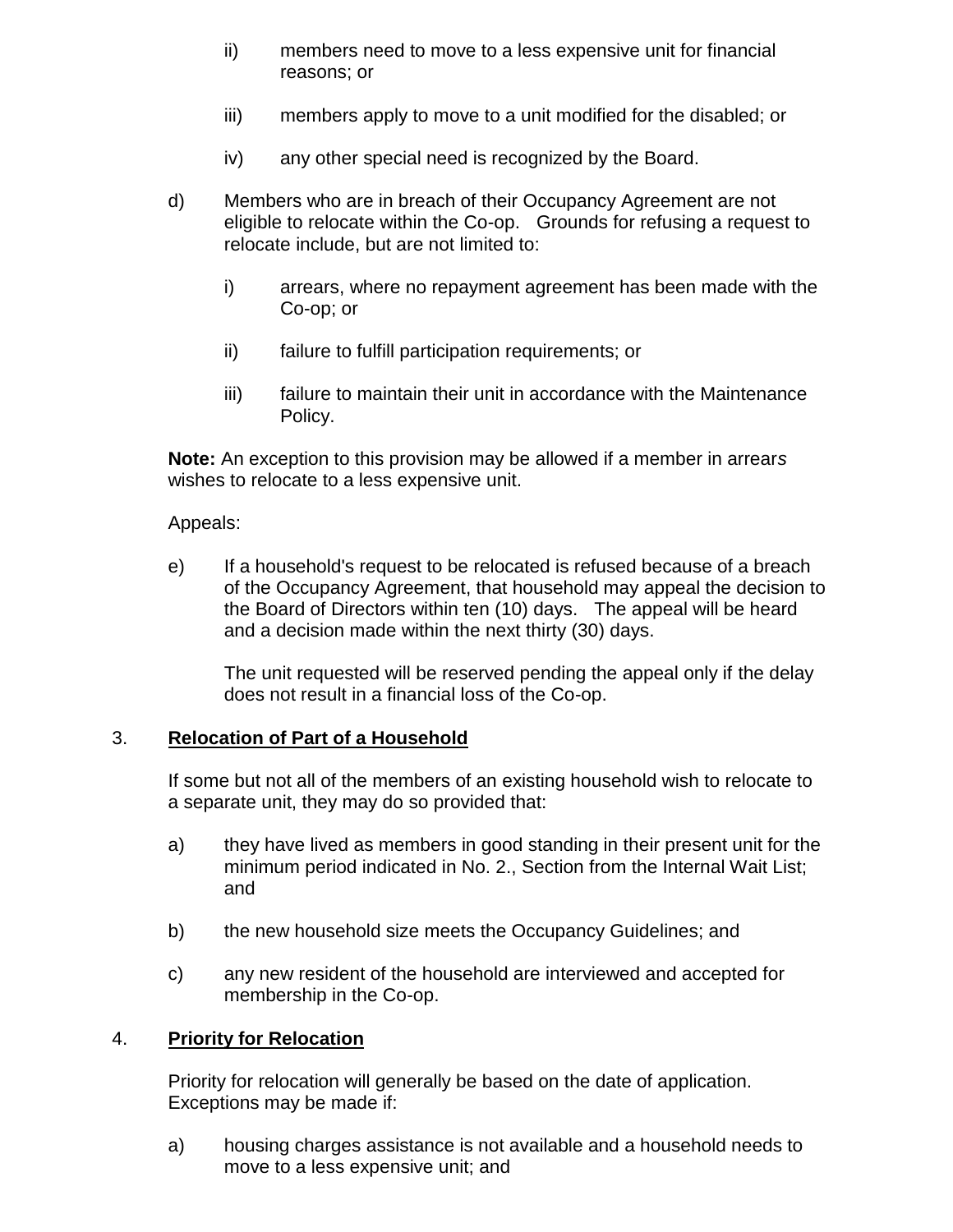- b) a household is judged by the Membership Committee to be severely over or under-housed; and
- c) a household is forced to vacate a unit because of fire or other forms of damage; or
- d) a member in good standing is forced to vacate a unit, even if she or he is forced to temporarily move out of the Co-op. His or her membership rights would however be suspended for that period.

## 5. **Trading Units**

No trading of units between members will be permitted.

# 6. **Turning Down a Unit**

If a household twice turns down a unit offered, that meets the condition specified in their relocation request, their names will be placed at the bottom of the internal wait list, except in cases where the household would require a subsidy to move to a unit offered and no subsidy is available.

## 7. **Accepting an Offer**

Members must advise the office within twenty-four (24) hours of viewing a unit offered whether they wish to move to the unit.

# **EXTERNAL WAIT LIST**

### **1. Composition**

Wait lists will consist of applicants who have been interviewed and accepted for membership and will become members when a unit becomes available.

### **2. Applicants From Out of Town**

Applicants 400 km from Toronto or more will be sent an application form and may be interviewed by telephone or other electronic means.

Such applicants must, however, be interviewed and accepted for membership prior to being offered a unit in the Co-op.

# 3. **Establishing the Wait List**

Types of Wait Lists:

- a) Separate Wait Lists will be established for each size unit and for the units for the disabled. Within each of the Wait Lists established by unit type, separate lists will be maintained for:
	- i) applicants not requiring subsidy; and
	- ii) applicants requiring subsidy.

Double Eligibility:

b) Applicants may have their name put on the Wait Lists of each size unit for which they qualify according to the Occupancy Guidelines.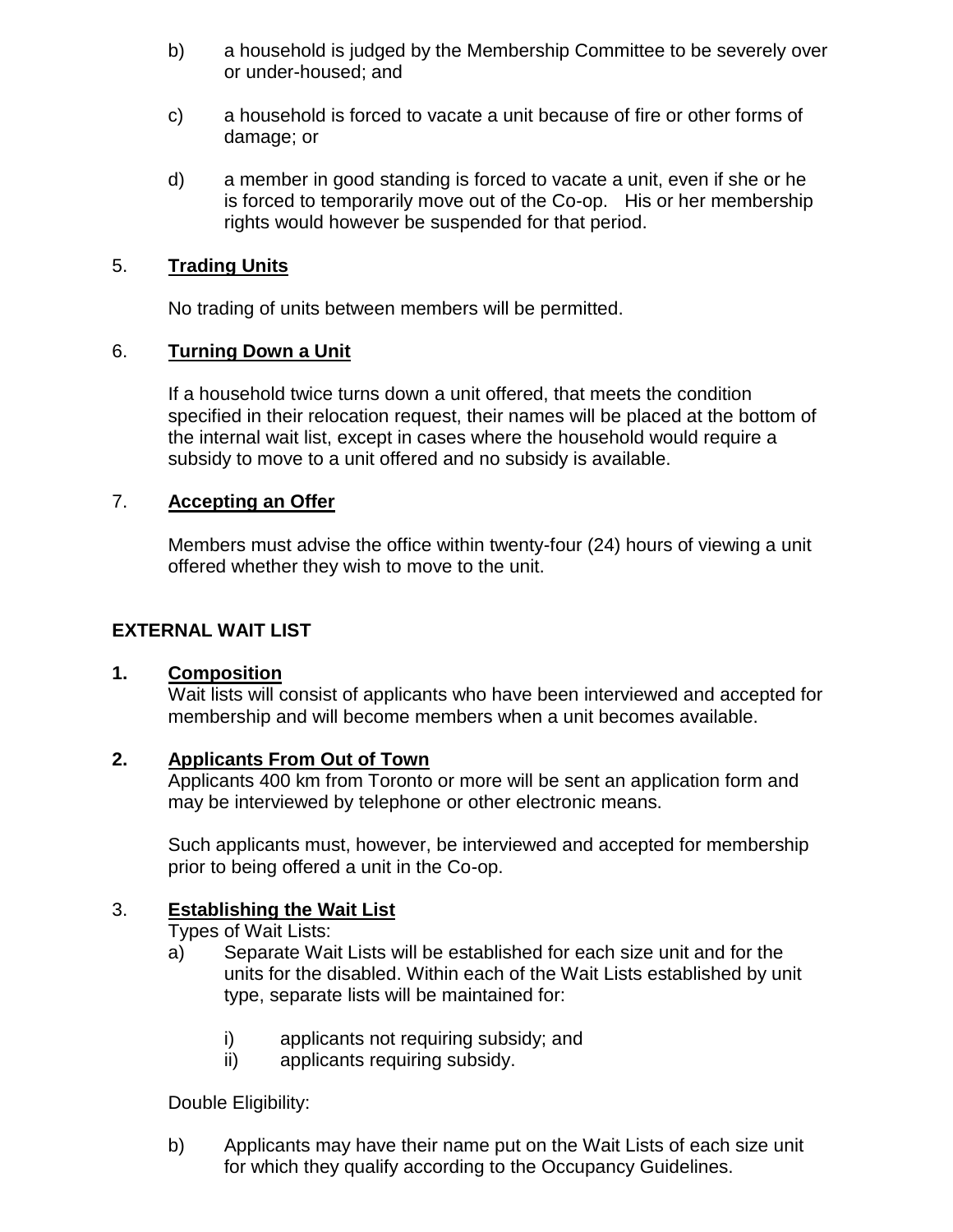# 4. **Maintaining the Wait List**

Committee Procedure:

- a) From time to time Co-op staff or a designated committee representative may contact all applicants on the External Wait List to ascertain whether:
	- i) they are still interested in moving into the Co-op; and
	- ii) if there have been any changes in the size or type of unit which they require and are eligible for; and
	- iii) if there have been any changes in their financial circumstances which would affect their requirement for subsidy.

If the staff or committee representative is consistently unable to contact an applicant on the Wait List, a letter will be sent to that household advising them to contact the Co-op within one (1) month or their name will be removed from the Wait List.

# Applicant Procedure:

b) Applicants may have their name moved to or added to any Wait List for which they are eligible by submitting a written request to the Co-op. Their position on the Wait List to which their name is added will be determined by the date of application.

Records:

c) Co-op staff will maintain External Wait List and provide a copy to the committee as needed.

# 5. **Priority**

Wait List Priority:

a) The Wait List for applicants will be ordered according to the date on which their completed application was received.

Communication of Position:

b) As applicants names approach the top of the Wait List, they will be informed of their position. At this time, the income and credit information should be updated.

Confirmation of Original Application Information:

c) When a unit is offered, the co-op staff or committee representative should confirm with the applicants that the information on file is correct.

Offering a Unit:

d) When a unit becomes available to an applicant on the External Wait List, it will be offered to the household at the top of the Wait List for that size and type of unit, with the following exceptions: